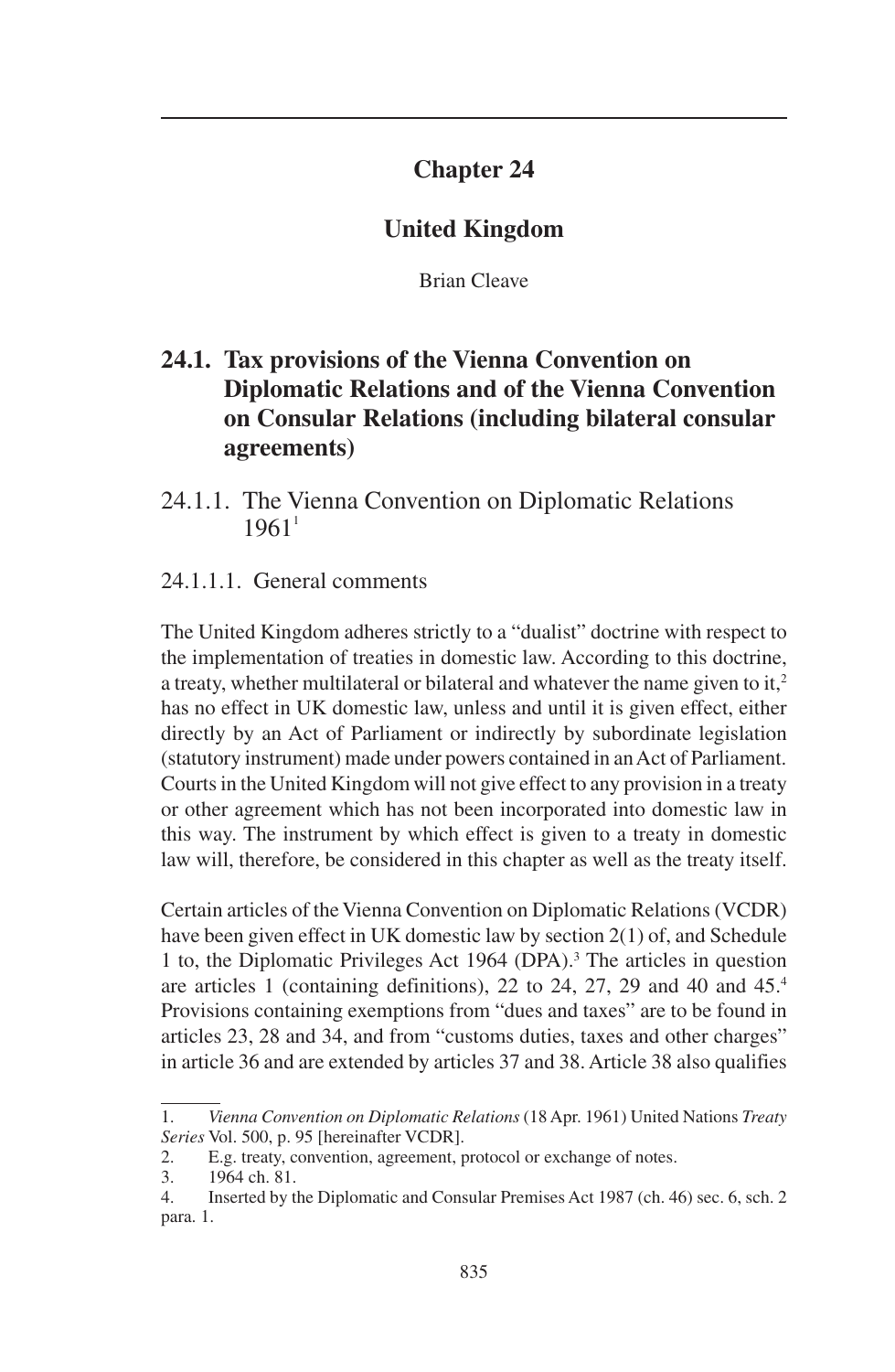those exemptions in relation to persons who are nationals of, or permanent residents in, the receiving state.

The definitions in article 1 are essential to an understanding of the articles containing exemptions. Those which are relevant to tax exemptions are in paragraphs (a) to (i) of article 1 and further definitions for the purposes of construing those articles in domestic law are contained in section 2 of the DPA. In particular, subsection (2) requires "national of the receiving State" to be construed as meaning "citizen of the United Kingdom and Colonies"5 and subsection  $(5A)^6$  requires the reference to customs duties in article 36 to be construed as including a reference to excise duties chargeable on goods imported into the United Kingdom and to value added tax (VAT) charged in accordance with section 10 or 15 of the Value Added Tax Act 19947 (acquisitions from other Member States and importations from outside the European Community).

Articles 23, 28, 34, 37 and 29, which are the substantive articles containing tax exemptions to which effect was given in domestic law by section 2(1) of the DPA, will now be considered in turn. As part of that consideration reference will be made to two main sources: first, to the official manuals published by HM Revenue and Customs (HMRC), the government department responsible for the administration of all national taxes; and, secondly, to the most comprehensive manual published in the United Kingdom on diplomatic law by Professor Eileen Denza of University College, London,<sup>8</sup> who was formerly a Legal Counsellor at the UK Foreign and Commonwealth Office (FCO). Professor Denza explains in her manual that there is a memorandum on UK practice in relation to privileges and immunities issued by the FCO to every diplomatic mission in the United Kingdom (the FCO Memorandum).

<sup>5.</sup> By virtue of the British Nationality Act 1981 (ch. 61), sec. 11, citizens of the United Kingdom and Colonies with the right of abode in the United Kingdom became British citizens on the commencement of the Act. Other citizens of the United Kingdom and Colonies became British Dependent Territories citizens and British Overseas citizens. All British Dependent Territories citizens (except those who became British Nationals (Overseas) by virtue of the Hong Kong (British Nationality) Order 1986 (S.I. 1986/948), art. 8, Sch) were renamed British overseas territories citizens by the British Overseas Territories Act 2002 (ch. 8), sec. 1 and, with the exception of those who were British overseas territories citizens by virtue of their connection with the Sovereign Base Areas of Akrotiri and Dhekelia (in Cyprus), became British citizens by the British Overseas Territories Act 2002 (ch. 8), sec. 2.

<sup>6.</sup> Inserted by Customs and Excise Management Act 1975 (ch. 2) sec. 177(1), sch. 4 para. 3 and amended by Finance (No. 2) Act 1992 (ch. 48) sec. 14(2), sch. 3 para. 87; S.I. 1992/3261, art. 3, sch.

<sup>7.</sup> 1994 ch. 23.

<sup>8.</sup> E. Denza, *Diplomatic Law: Commentary on the Vienna Convention on Diplomatic Relations* (Oxford: Oxford Commentaries on International Law, 2008, 3rd ed.).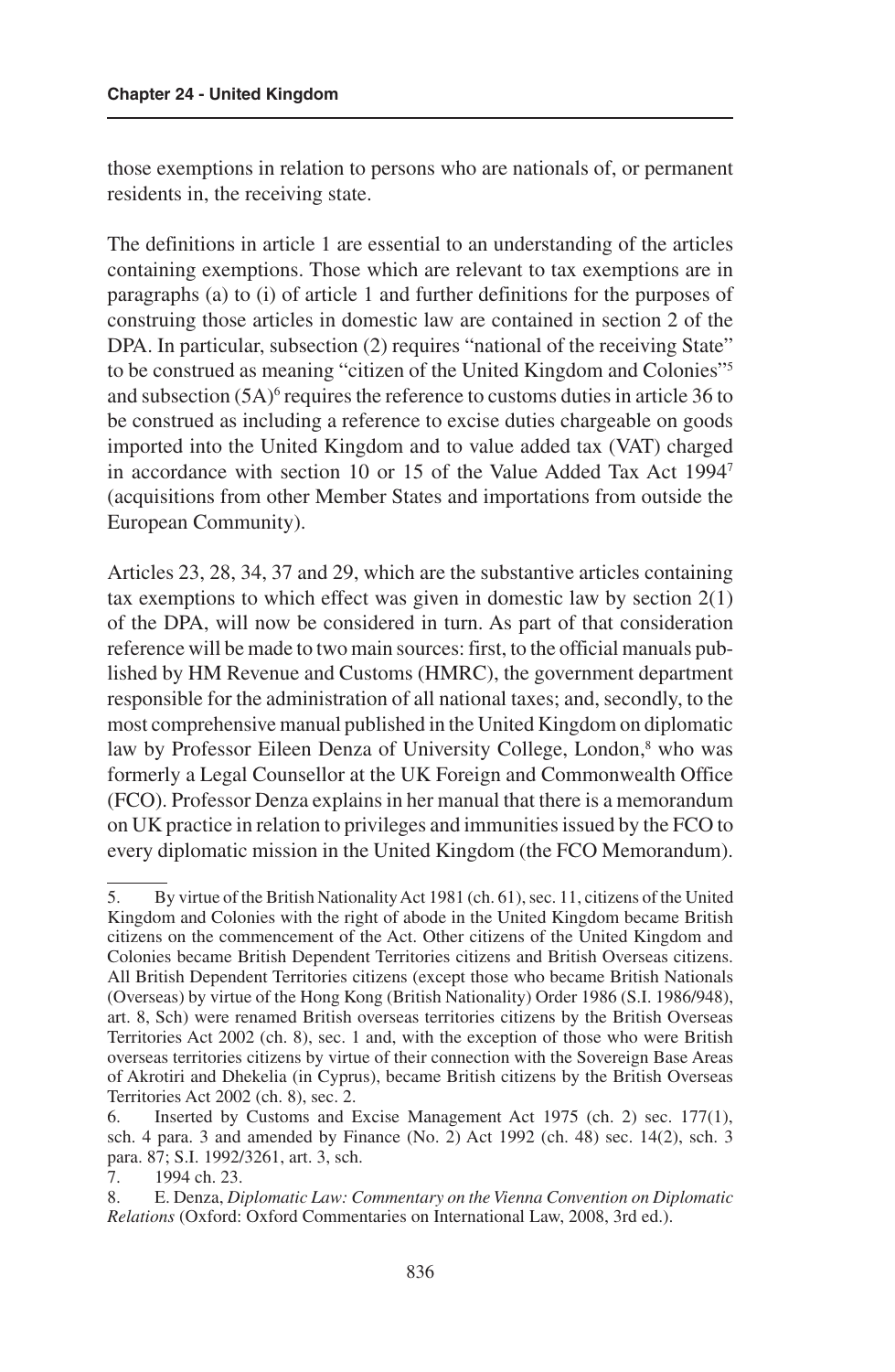Extracts from this memorandum are printed in various places in Professor Denza's manual and references in this chapter to the FCO Memorandum are to those extracts.

### 24.1.1.2. Article 23

The "national, regional or municipal dues and taxes" referred to in paragraph 1 of the article, which might be levied in the United Kingdom in respect of the premises of a mission, including the residence of the head of the mission, are stamp duty land tax (SDLT), which is payable on the acquisition of a chargeable interest in land in the United Kingdom<sup>9</sup> and non-domestic rates, which are primarily payable by the occupier of premises, other than residential premises, to the local authority in which the premises are situated.<sup>10</sup>

#### 24.1.1.2.1. *SDLT*

The HMRC manual on SDLT states<sup>11</sup> that relief from SDLT is available on the purchase or lease of premises of a diplomatic mission or the official residence of the "head of mission", by virtue of the incorporation of articles 23 and 24 of the VCDR as schedule 1 to the Diplomatic Privileges Act 1968. However, it points out, correctly,<sup>12</sup> that the relief does not apply to the purchase or lease of the private residence of a diplomat.

### 24.1.1.2.2. *Non-domestic rates*

The restriction of the exemption in article 23(1) to dues and taxes that do not represent specific payment for services can give rise to problems in its practical application, where the tax in question represents payment for services provided by a local authority. While historically the United Kingdom resisted the notion that diplomatic practice provided for exemption from rates at all, it has more recently taken the position that payment is only required for services that are of benefit to the mission.<sup>13</sup> However, even

<sup>9.</sup> Finance Act 2003 (ch. 14) Part 4, secs. 42 to 124 and see HMRC Manual SDLTM00030 et seq. SDLT was substituted for stamp duty payable on documents transferring interests in land with effect from 1 December 2003 by virtue of article 2 of the Stamp Duty Land Tax (Appointment of the Implementation Date) Order 2003 (S.I. 2003/2899 (C. 106)) made under sec. 124 and sch. 19 Finance Act 2003.

<sup>10.</sup> General Rate Act 1967 (ch. 9).

<sup>11.</sup> HMRC Stamp Duty Land Tax Manual SDLTM20500 – *Reliefs*.

<sup>12.</sup> See art. 34(f).

<sup>13.</sup> Denza, *supra* n. 8, at 182.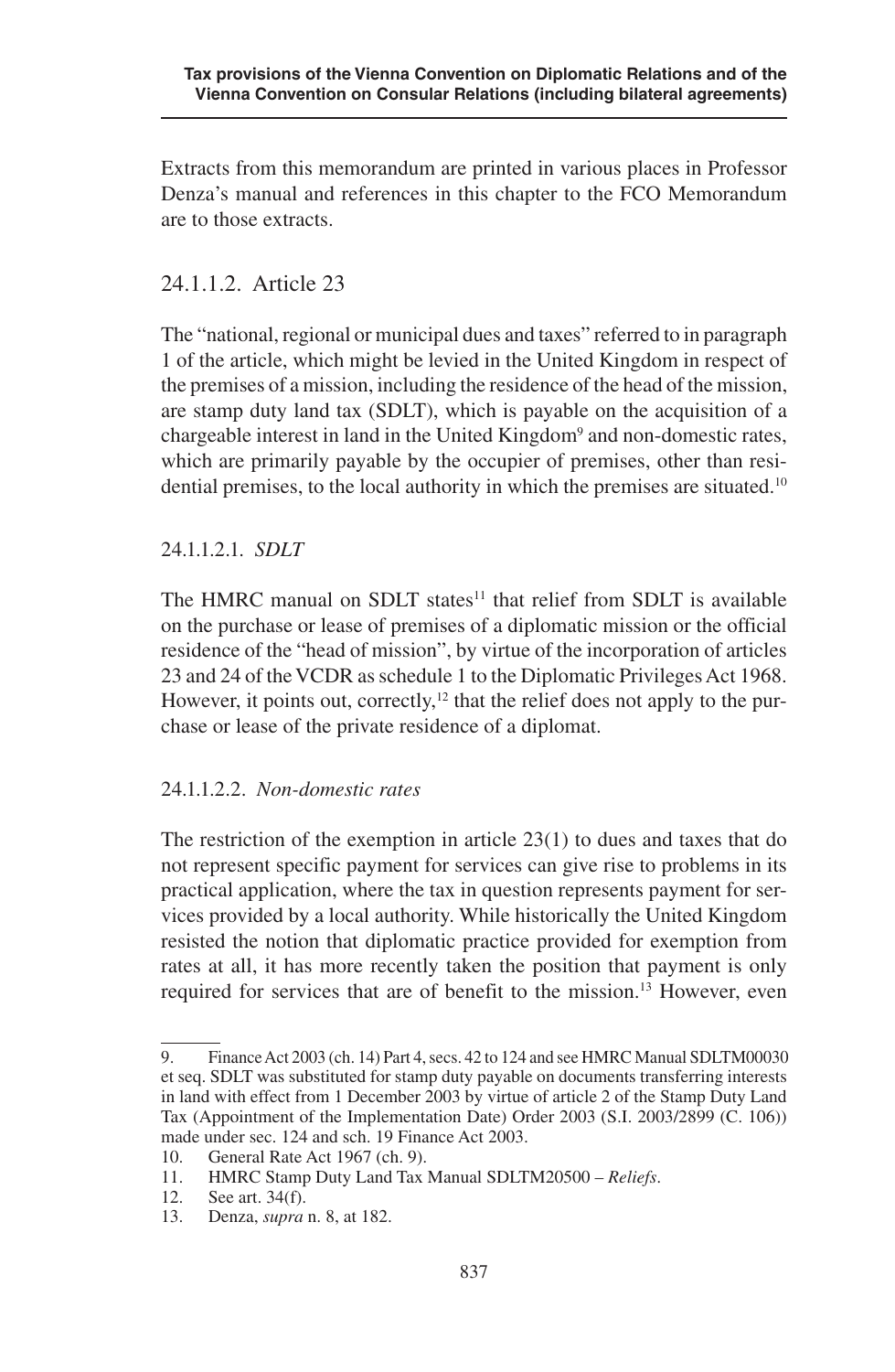with that qualification, some questions remain. Do the services in question have to provide a direct benefit to the mission or are they still payable when the benefit is to the local community as whole and, in so far as they are of benefit to the local community generally, should the mission be required to pay for them? For example, non-domestic rates represent payment partly for services from which the mission benefits directly, such as refuse collection, street lighting and maintenance, partly for services from which it benefits along with the remainder of the local community, such as police and fire services, and partly for services from which the mission benefits remotely, if at all, such as the administration of planning laws and the provision of education and welfare services.

Professor Denza records<sup>14</sup> that under the arrangements set out in the 1996 version of the FCO Memorandum, "the non-beneficial portion includes such services as education, police, housing and welfare services while the beneficial portion covers street cleaning, lighting and maintenance, fire services, parks, public libraries and museums."

Police services were placed in the "non-beneficial" category not because the mission was deemed to derive no direct benefit from them but because of the duty imposed on the receiving state under article 22 to protect mission premises. On the basis set out in the FCO Memorandum, it was determined that 14% of non-domestic rates were payable by missions.

However, Professor Denza goes on to record<sup>15</sup> that following a comprehensive review in 1996, the FCO informed missions "that henceforth beneficial services will comprise only lighting, maintenance and cleaning of local highways and streets and the provision of fire services." In consequence, missions would be liable to 6% instead of 14% of normal rates. The test applied was one of direct benefit to the mission as distinct from the members of the mission from the services in question and parks, museums and libraries were considered to be of benefit to individuals rather than the mission.

The writer has two comments on the present policy of the United Kingdom. The first is that it is difficult to see why the duty under article 22 to protect the premises of the mission from damage does not also include a duty to protect them from damage by fire. Secondly, it seems a curious omission that the collection of refuse from the premises of the mission is not included among the beneficial services.

<sup>14.</sup> Id., at 186.

<sup>15.</sup> Id., at 187.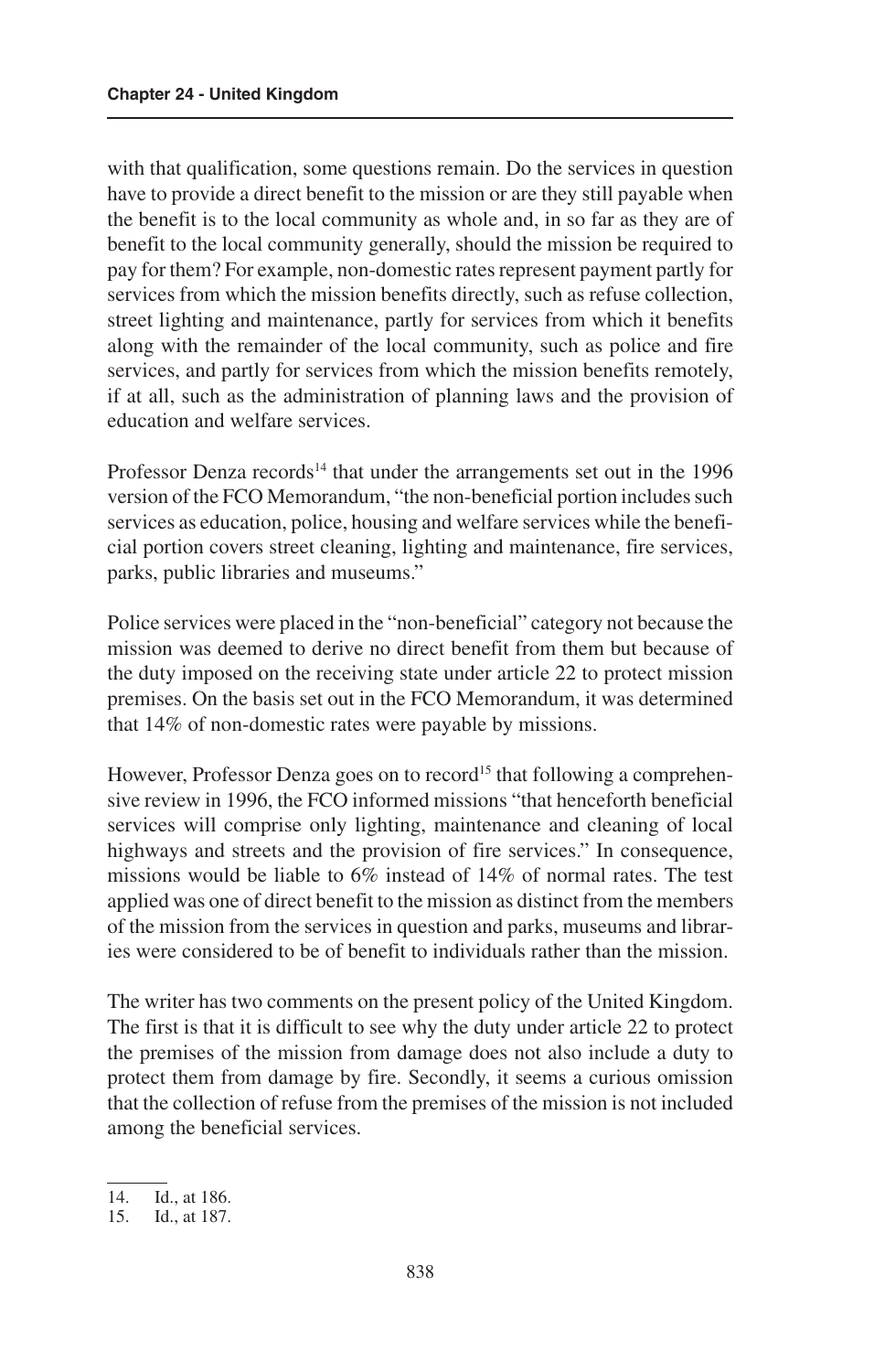In relation to article 23(2), Professor Denza comments:16

Paragraph 2 of article 23 was added at the Vienna Convention by an amendment proposed by Mexico in order to put beyond doubt that the exemption from rates, taxes and transfer duties did not apply to persons who leased or sold embassy premises to the sending State. This reflected general international practice and the intentions of the International Law Commission. Landlords may, of course, specify in a lease that rates or taxes which would normally fall on them should instead be defrayed by the mission. In this case, as the Commission stated in its Commentary on the 1958 draft articles, the liability 'becomes part of the consideration given for the use of the premises and usually involves, in effect, not the payment of taxes as such, but an increase in the rental payable'. If, however, the effect of an agreement between landlord and a State or diplomat renting mission premises is that, under national law, liability for the rates or taxes would fall directly on the State or on the diplomat, the sending State may take advantage in those circumstances of its exemption under article 23.17

The situation may also arise where the inability of the tax or rating authority to collect the tax or rates from the occupier of rented property means that liability falls by law on the landlord. In such circumstances, it seems that the landlord is not able to claim the protection of article 23(2).

### 24.1.1.3. Article 28

With the possible exception of VAT, it does not appear that there are any UK taxes which, apart from this article, would be charged on fees and charges levied by the mission in the course of its official duties. The mission is not carrying on a trade or business and so would not be chargeable to corporation tax on any "profit" that it made from carrying out such duties.

### 24.1.1.4. Articles 34, 37 and 39

### 24.1.1.4.1. *Beneficiaries of the articles*

Article 34 of the VCDR provides for the exemption of diplomatic agents from all dues and taxes subject to the exemptions and the exceptions set out

<sup>16.</sup> Id., at 184.

<sup>17.</sup> Professor Denza's view that article 23 did not prevent a landlord increasing the rent payable by a diplomatic mission in order to defray his liability to rates and taxes was supported by the judgment of the Court of Justice of the European Community (ECJ) in the context of a similar exemption in the Protocol on the Privileges and Immunities of the European Community for Community premises in ECJ, 22 Mar. 2007, Case C-437/04, *Commission v. Kingdom of Belgium* [2007], ECR I-2513*.* See section 24.7.2. below.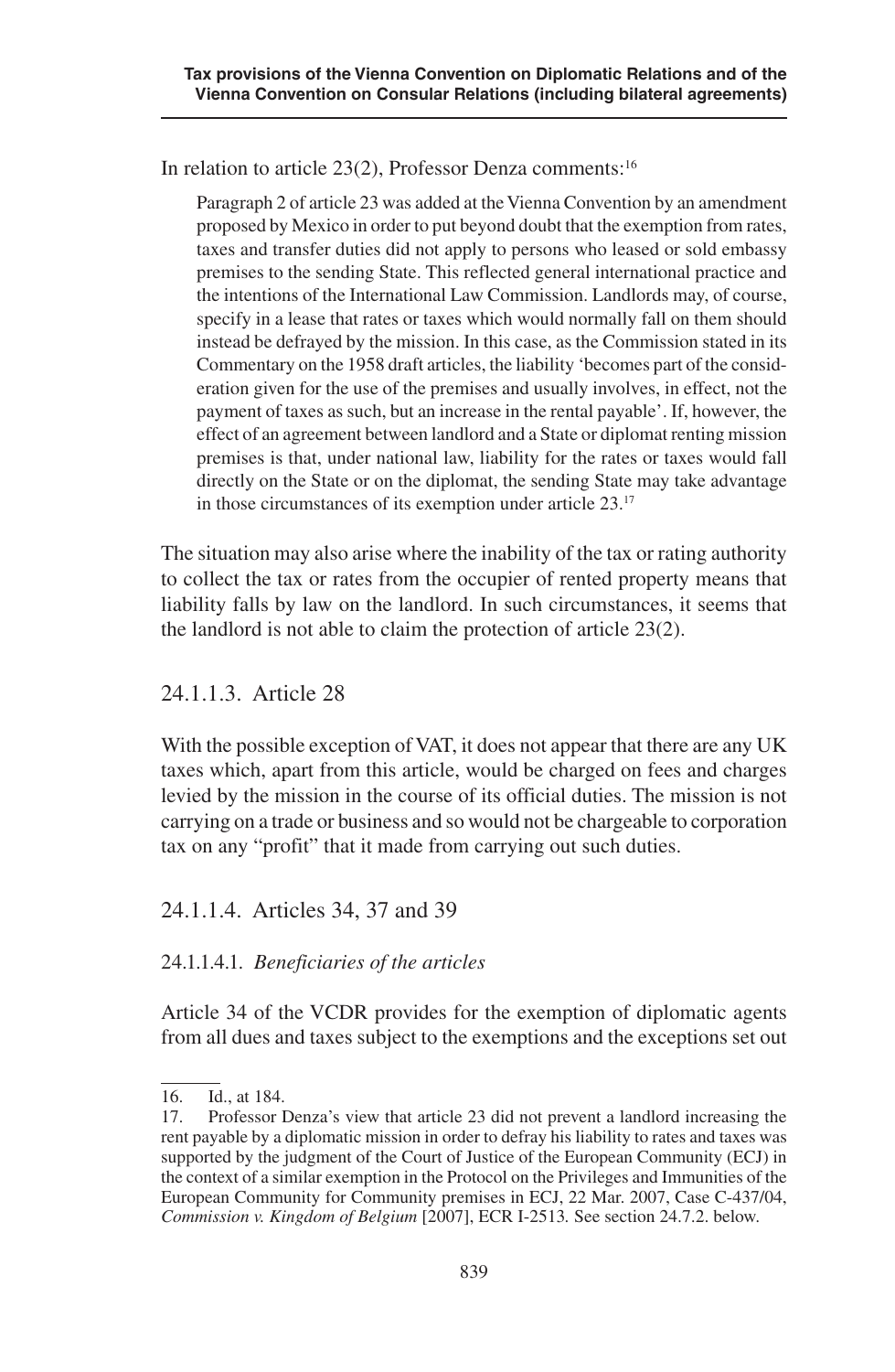in paragraphs (a) to (f) of that article. The definition of "diplomatic agent" in article 1 includes head of the mission and members of the staff of the mission having diplomatic rank. Article 37(1) extends this exemption to the members of the family of a diplomatic agent forming part of his household if they are not nationals of the receiving state and article 37(2) extends the exemption to members of the administrative and technical staff of the mission, together with members of their families forming part of their respective households, provided they are not nationals of or permanently resident in the receiving state.

Article 37(3) and (4) provides additionally that the service staff of the mission (the members of the staff of the mission in the domestic service of the mission),<sup>18</sup> and the private servants of the members of the mission, are entitled to exemption only from dues and taxes on the emoluments they receive by reason of their employment, again provided they are not nationals of or permanently resident in the receiving state.

Finally, article 39(4) provides that the heirs and estates of members of the mission (i.e. all employees of the mission except private servants) and of members of their families are exempt from estate, succession and inheritance duties in respect of movable property, the presence of which in the receiving state was due solely to the presence there of the deceased as a member of the mission or as a member of the family of a member of the mission. The question arises whether the exemption contained in the second sentence of article 39(4) applies only to members of the mission and members of their families who are neither nationals of, nor permanently resident in, the United Kingdom. The first sentence of article 39(4), which, subject to an exception for prohibited exports, permits the withdrawal of movable property on the death of a member of the mission, or of a member of his family forming part of his household, is so limited and it can perhaps be inferred that this qualification applies to the exemption in the second sentence, even though it is not specifically stated<sup>19</sup>

One way or the other, therefore, some exemption from dues and taxes is available to all staff of the mission, even if it is only from the emoluments in respect of their employment. The most extensive exemption is available to the head of mission and staff members having diplomatic rank without further qualification, to members of their families who are not nationals of the receiving state and to members of the administrative and technical staff

<sup>18.</sup> See the definition in article 1.

<sup>19.</sup> Cf. the similarly worded provision in article 51 of the VCCR as governed by article 71. See 24.1.2.4.1. below.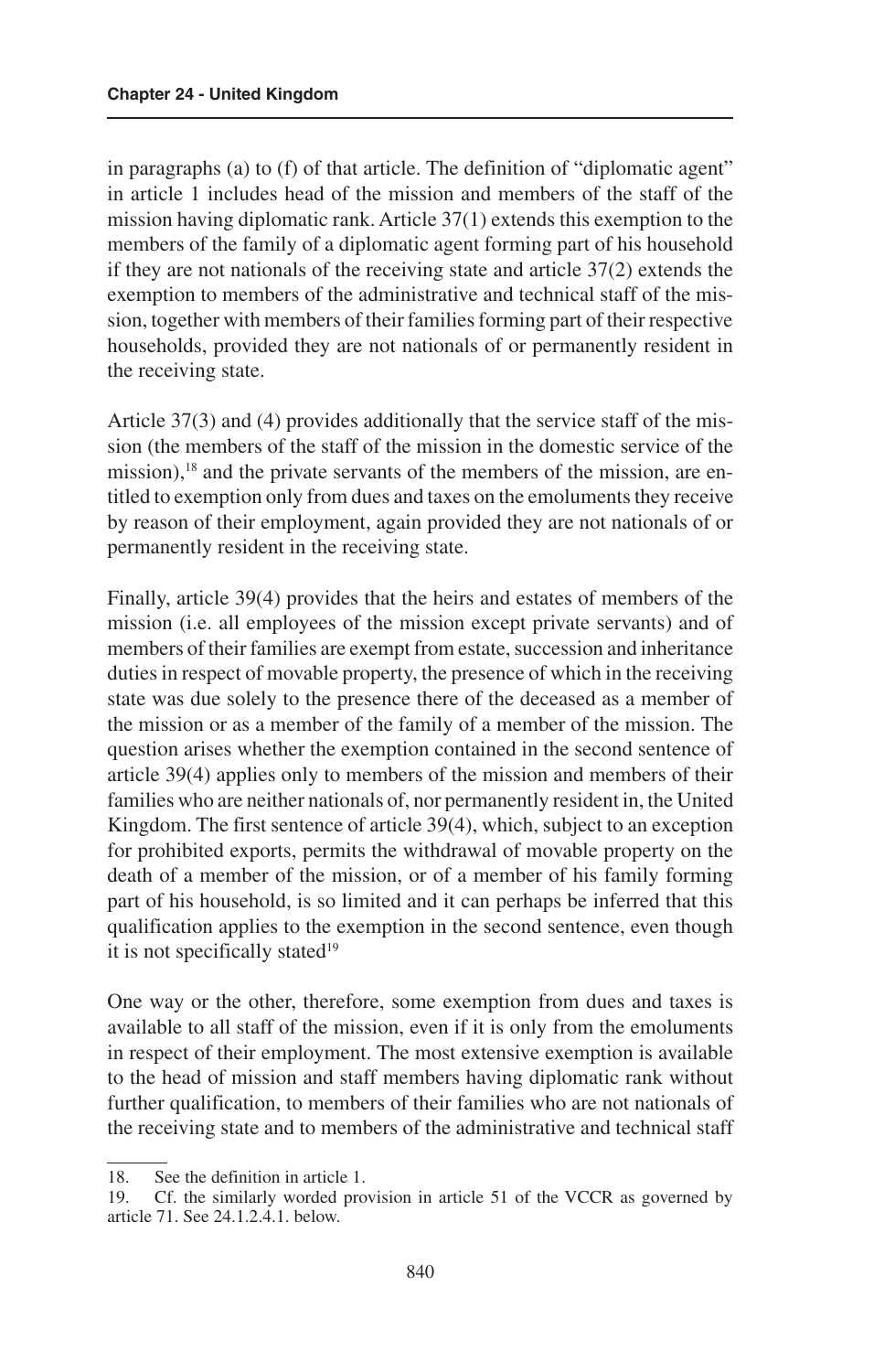and their families who are neither nationals of, nor permanently resident in, the receiving state.

As has been noted above, the term "national of the receiving State" is defined for the purposes of the DPA by section 2(2) as meaning "citizen of the United Kingdom and Colonies".20 The term "permanent resident" is not defined either in VCDR or in the DPA, but the HMRC guidance manual, presumably in reliance on FCO advice, defines such a person as "an individual who was living in the UK at the time of his appointment, or who has subsequently made his permanent home here". The manual points out that the use of the term in relation to diplomatic privileges should not be confused with the concept of residence for tax purposes.<sup>21</sup>

#### 24.1.1.4.2. *Scope of the exemption – Direct taxes*

The UK taxes from which exemption is given in principle by the opening words of article 34 are the direct taxes (income tax, capital gains tax and inheritance tax) and the indirect taxes (stamp duty land tax, stamp duty, value added tax and excise duties). However, the actual scope of the exemption available to staff of the mission, other than the service staff and private servants, can only be understood in a positive way by describing what remains after the exceptions in paragraphs (a) to (f) of article 34 are taken into account.

So far as the direct taxes are concerned, the HMRC guidance manual states $^{22}$ that the exemption from income tax applies to the official emoluments of members of the mission and to private income from outside the United Kingdom. The manual notes that the exemption applies even if the income is payable in or remitted to the United Kingdom. On the other hand, the manual reflects paragraph (d) by pointing out that private income from sources within the United Kingdom does not rank for diplomatic privilege exemption in any case.

<sup>20.</sup> See *supra* n. 5.

<sup>21.</sup> HMRC Relief Instructions Manual RE2252 – *Foreign and Commonwealth diplomatic missions: conditions of exemption*.

<sup>22.</sup> HMRC Relief Instructions Manual RE2253 – *Foreign and Commonwealth diplomatic missions: exemptions from IT.*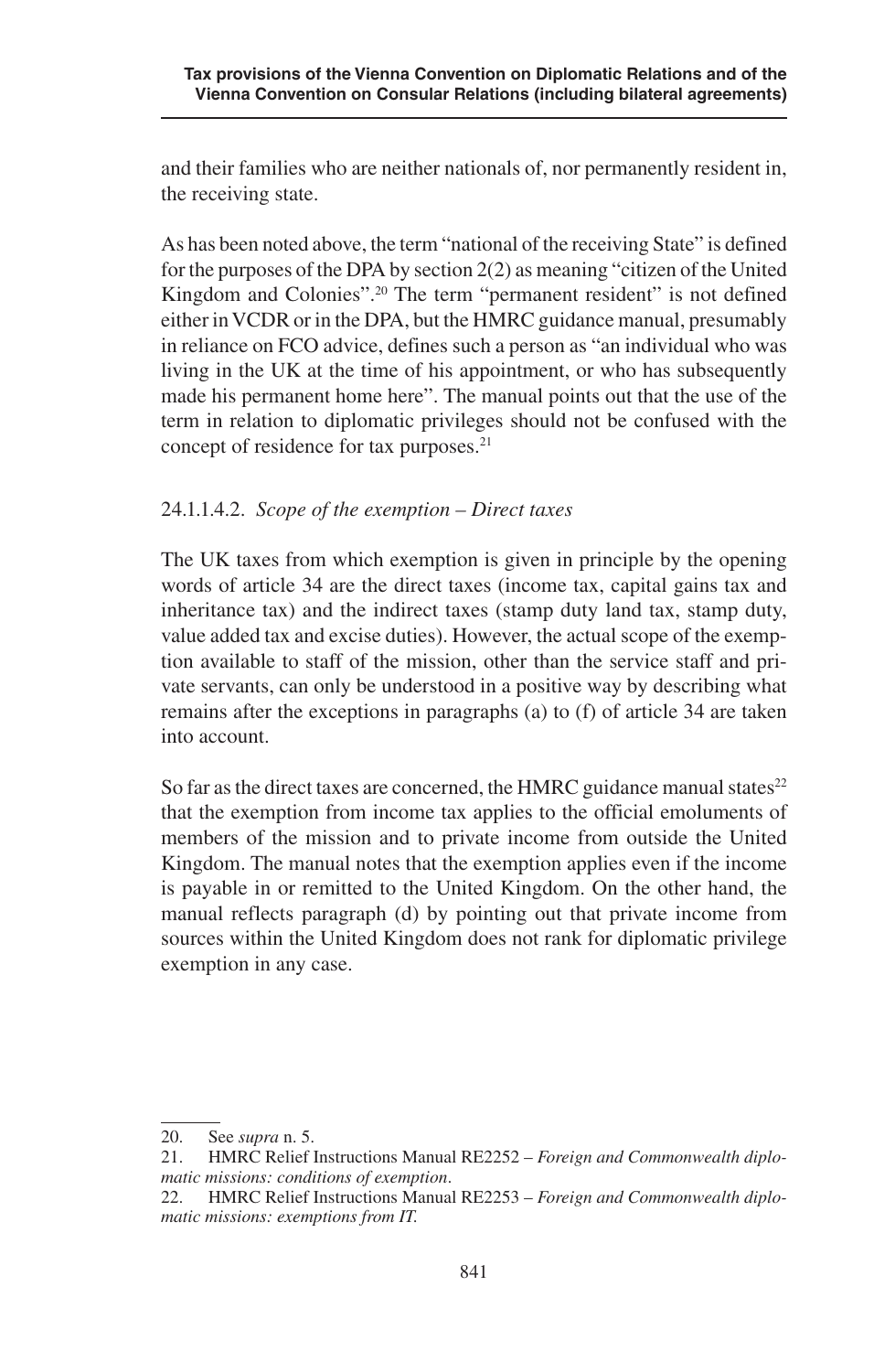In relation to capital gains tax, the manual states<sup>23</sup> that, with two exceptions, the exemption applies to the chargeable gains of the diplomatic, administrative and technical staff of the mission. The first exception stated (reflecting paragraph (b)) is that the exemption does not apply to chargeable gains that arise on the disposal of private immovable property not held on behalf of the sending state for the purposes of the mission and the second (reflecting paragraph (d)) is that it does not apply to investments in commercial undertakings in the United Kingdom.

In relation to inheritance tax, although article 34(c) appears to remove from the exemption in that article all estate, succession and inheritance duties levied by the receiving state, the effect of the words "subject to the provisions of paragraph 4 of article 39" is to provide exemption for movable property the presence of which in the receiving state was due solely to the presence there of the deceased as a member of the mission or as a member of the family of a member of the mission.

The HMRC guidance manual on inheritance tax states<sup>24</sup> the exemption in the second sentence of article 39(4) as applying only to a member of the mission who is not a national of, or permanently resident in, the United Kingdom and a member of his family forming part of his household. As mentioned above, this can probably be inferred from the first sentence of article 39(4) but is not explicitly stated in the second sentence. The manual also makes it clear that that the rule that a person becomes domiciled in the United Kingdom (and thus potentially within the charge to inheritance tax) after being resident in the United Kingdom for 17 years out of the last 20,<sup>25</sup> does not apply to a serving diplomat. However, it points out that a former diplomat who stays in the United Kingdom after retirement is subject to the rule in the normal way and his residence there during his years of service is not ignored. As regards inheritance tax on lifetime transfers (potentially exempt transfers), the manual states that tax can only be charged in respect of gifts of immovable property in the United Kingdom and of investments in commercial undertakings, presumably in reliance on the exceptions in article 34(c) and (d).

<sup>23.</sup> HMRC Relief Manual Instructions RE2254 – *Foreign and Commonwealth diplomatic missions: exemption from CGT.* See also HMRC Capital Gains Manual CG25201 – *Effects of residence and domicile: diplomatic immunity; visiting forces: EU officials etc*.

<sup>24.</sup> HMRC Inheritance Tax Manual IHTM11270 – *Exemptions: diplomatic and consular immunity.*

<sup>25.</sup> Inheritance Act 1984 (ch. 51), sec. 267(1)(b).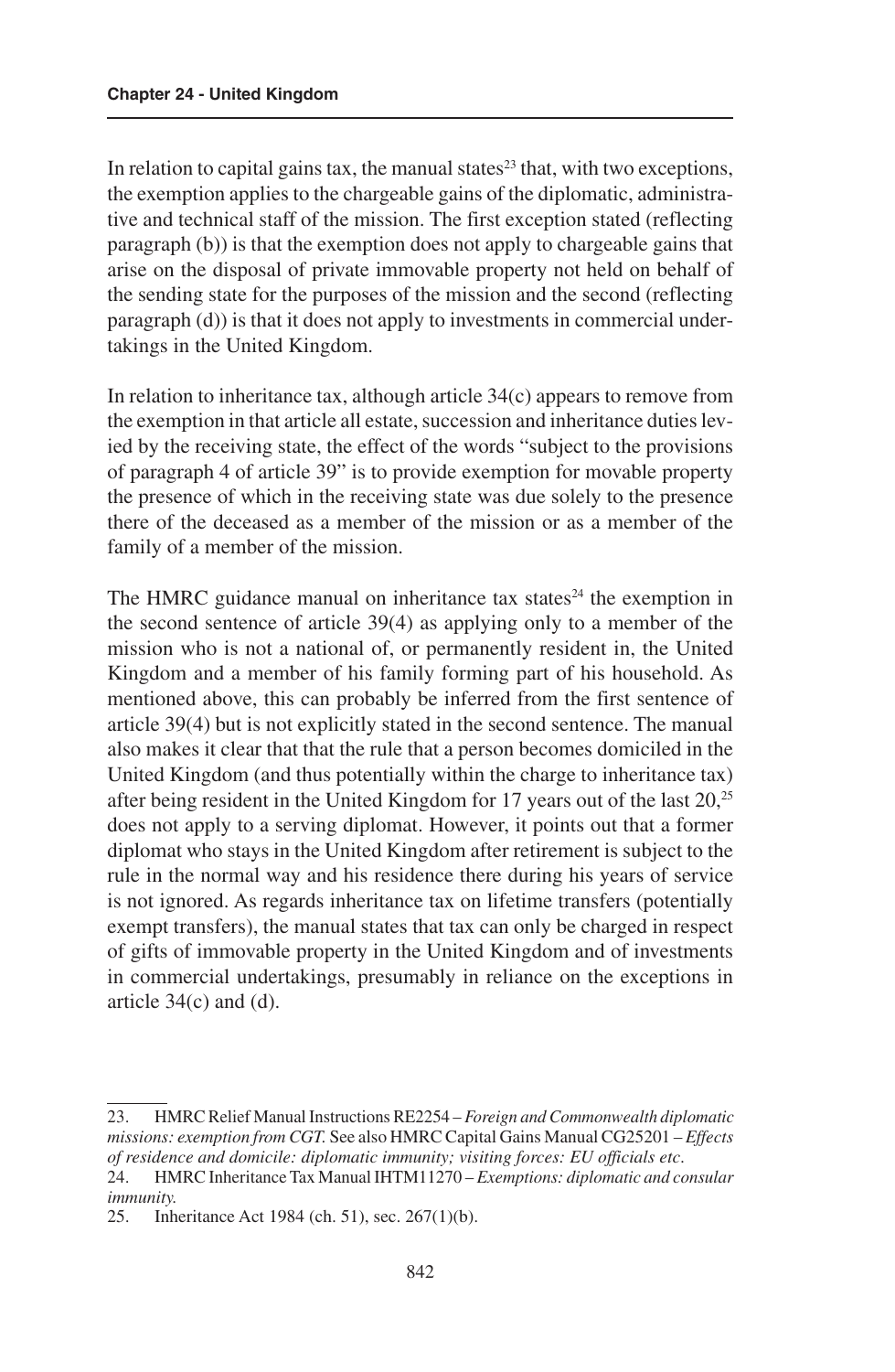To conclude in relation to the direct taxes, the HMRC guidance manual states<sup>26</sup> that diplomatic privilege does not extend to pensions paid by reason of their diplomatic service to former diplomatic staff. This clearly follows from article 39(2) of the VCDR, which states that, when the functions of a person enjoying privileges and immunities have come to an end, such privileges and immunities cease at the moment when he leaves the country or on expiry of a reasonable period in which to do so. The manual also clarifies the position in relation to personal reliefs which may be set against the non-exempt tax liability of a diplomatic agent on his private income by stating that he may claim the reliefs appropriate to an individual resident in the United Kingdom.27 However, nowhere does the manual state explicitly that the official emoluments of a diplomatic agent are not to be taken into account in determining the rate of tax payable on his private income from sources in the United Kingdom, though it is understood that it is the practice of HMRC not to take official emoluments into account.28

#### 24.1.1.4.3. *Scope of the exemption – Indirect taxes*

With regard to indirect taxes, the position in relation to stamp duty land tax has already been explained in connection with article 23. Article 34(f) makes it clear that diplomatic agents are not exempt from stamp duty with respect to immovable property, except when it consists of the premises of the mission, and paragraph (b) by implication exempts diplomatic agents from dues and taxes on immovable property, when it is held on behalf of the sending state for the purposes of the mission. There is also clearly no exemption for stamp duty on documents transferring stock and marketable securities when they constitute investments in commercial undertakings in the United Kingdom (article 34(d)), though exemption is presumably available in principle for stamp duty on transfers of investments in foreign undertakings executed in the United Kingdom.

The position with regard to VAT and excise taxes is quite clearly regulated by the exception in article  $34(a)$ . Professor Denza states<sup>29</sup> that:

<sup>26.</sup> HMRC Relief Instructions Manual RE2255 – *Foreign and Commonwealth diplomatic missions: Pensions.*

<sup>27.</sup> HMRC Relief Instructions Manual RE2263 – *Foreign and Commonwealth diplomatic missions: personal reliefs.*

<sup>28.</sup> HMRC practice is supported by the judgment of the Court of Justice of the European Coal and Steel Community in the context of article 11 of the Protocol on the Privileges and Immunities of the European Coal and Steel Community in ECJ 16 Dec. 1960, Case C- 6/60, *Humblet v. Belgian State* [1960], ECR 559. See 24.7.3. below.

<sup>29.</sup> Denza, *supra* n. 8, at 362.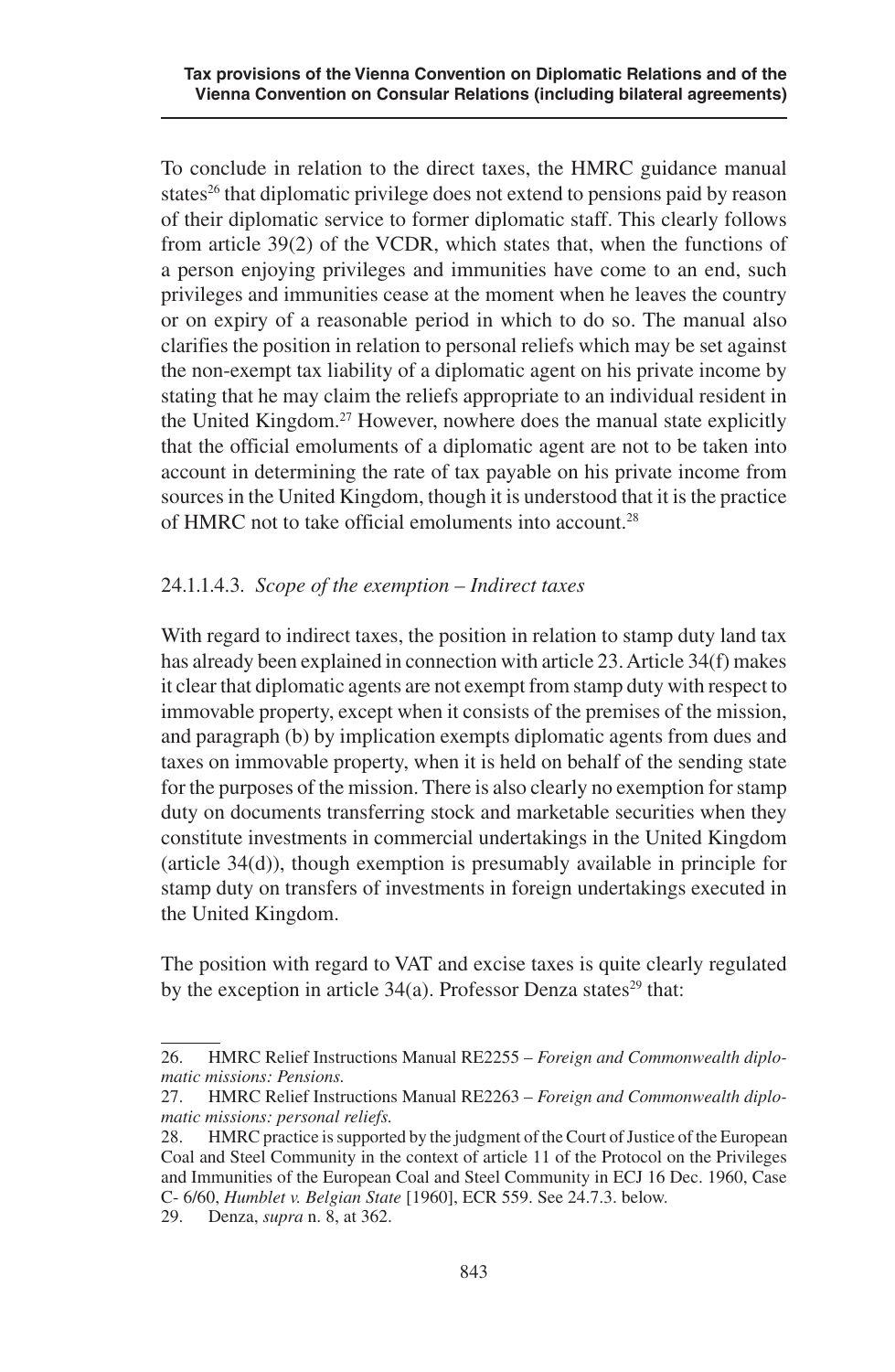The United Kingdom have [sic] always treated value added tax and excise duties levied on goods sold in the United Kingdom as "indirect taxes of a kind which are normally incorporated in the price of goods and services", with the result that … these taxes are payable by diplomats in the United Kingdom.

However, the HMRC guidance manual lists four examples of ways in which what it calls "diplomatic missions and entitled individuals" may, under specified conditions, reclaim VAT and excise taxes paid on purchases.30 Professor Denza refers<sup>31</sup> to these examples as ex gratia arrangements, though as will be seen at least one of them has a basis in United Kingdom domestic statute law.

The four examples listed in the manual are the purchase of motor vehicles, the withdrawal from a warehouse of alcohol and tobacco products, hydrocarbon oils and certain other limited entitlements as granted by the FCO. The conditions for repayment vary in each case. In the case of motor vehicles, the manual states $32$  that missions and their personnel may import, acquire, withdraw from a customs warehouse or purchase in the United Kingdom motor vehicles free of duty and VAT, subject to quotas imposed by the FCO but offers no further details as to those quotas. The same appears to be the case in relation to alcohol and tobacco products, as they are referred to in the manual as "rationed goods"<sup>33</sup> and the point is made that the goods must be consigned to an entitled mission and not for the personal use of members of the mission.

In relation to hydrocarbon oils, the manual states $34$  that entitled missions are eligible to claim a refund of the import VAT, customs and excise duty paid on petrol, diesel and heating oil purchased in the United Kingdom, which is used for official purposes of the mission. In this case the use of the word "entitlement" seems to be correct, although the entitlement is not under VCDR but by virtue of section 1 of the Diplomatic and Other Privileges Act 1971.35 The rationale for the claim appears from paragraph (b) of that section to be that, if the hydrocarbon oils had been imported rather than purchased in the United Kingdom, exemption from duty would have been required to be granted by virtue of article 36(1) or article 37(1) of the VCDR. The fourth

<sup>30.</sup> HMRC Diplomatic Privileges Manual DIPPRIV4200 – *Goods and services for the official use of entitled missions: Purchases made in the UK.*

<sup>31.</sup> Denza, *supra* n. 8, at 362.

<sup>32.</sup> HMRC Diplomatic Privileges Manual DIPPRIV6100 – *Motor Vehicles: Entitlement.*

<sup>33.</sup> DIPPRIV3800 – *Goods and services for the official use of entitled missions: Withdrawal of goods from a Customs warehouse.*

<sup>34.</sup> DIPPRIV3600 – *Goods and services for the official use of entitled missions: Refund of duty and VAT on hydrocarbon oil.*

<sup>35.</sup> 1971 ch. 64.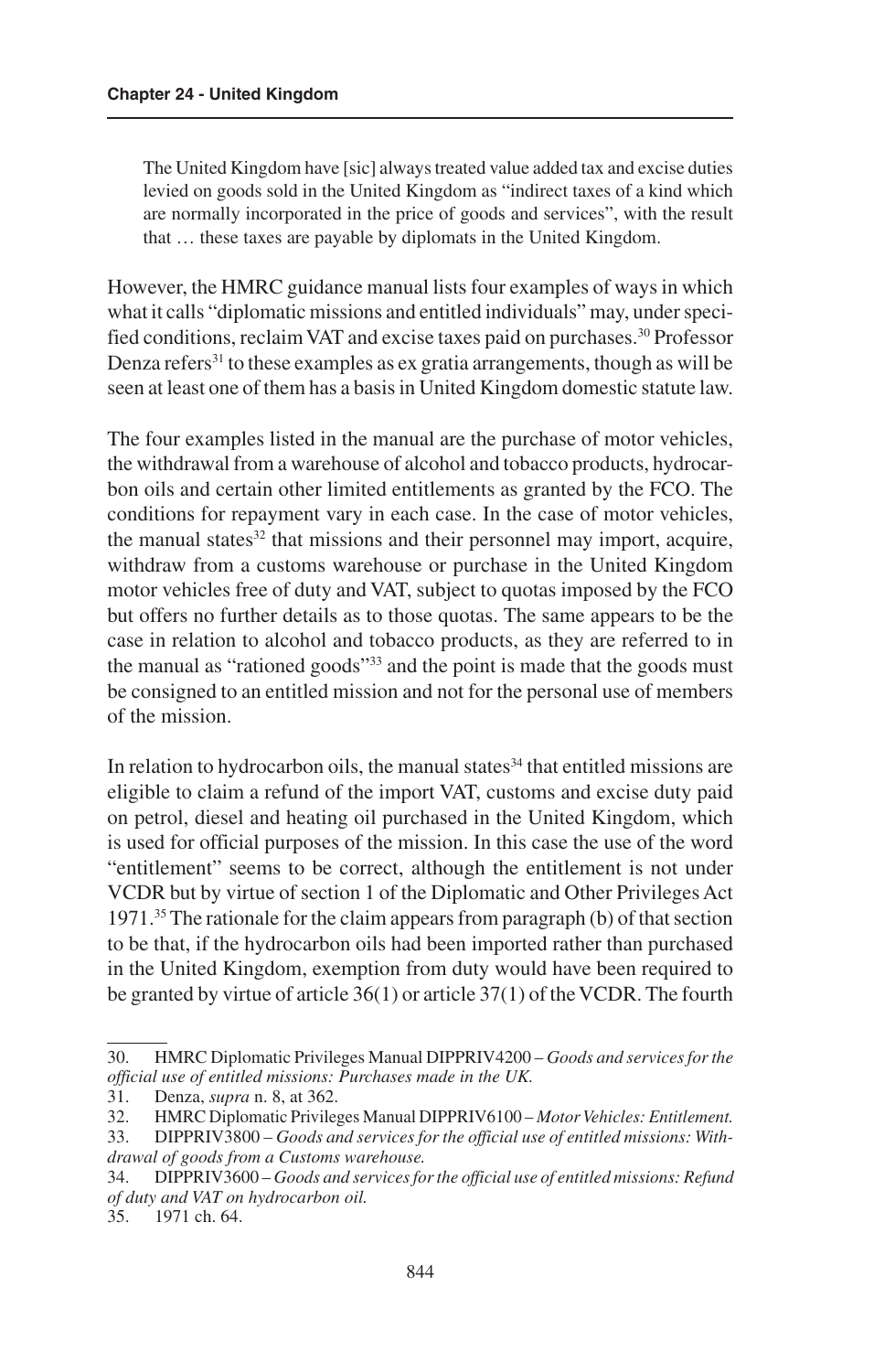of the "ex gratia" reliefs, the "certain limited entitlements as granted by the FCO", is explained in the manual as,  $36$  in the case of missions, a refund of VAT "on substantial purchases of high quality British made furniture for use either in the official Residence of the Ambassador or the reception rooms of the Embassy."

Professor Denza explains<sup>37</sup> that such arrangements as these "are intended as an incentive to the purchase by diplomatic missions of local goods in preference to the duty-free import of foreign goods and they do not affect the legal position under which the amounts in question fall within article 34(a)."

### 24.1.1.5. Conclusion

The description in the preceding paragraph of the "ex gratia" exemptions from VAT and excise taxes granted to missions by the United Kingdom concludes the survey of the tax provisions of the VCDR, subject to two points that have not yet been mentioned. First, it should be recorded for completeness that, as mentioned above, missions and diplomatic agents are entitled to exemption under articles 36 and 37 VCDR from customs duties (which in relation to the United Kingdom include excise duties and  $VAT$ )<sup>38</sup> on articles imported for the official use of the mission or for the personal use of a diplomatic agent or members of his family forming part of his household.

Secondly, article 34(e) makes it clear that diplomatic agents, like the mission itself, are not exempt from dues and taxes which represent charges for services rendered. Whether any services are rendered for a particular charge can sometimes be a matter of contention between missions and host states. Road charges such as tolls for motorways and bridges are regarded as being close to the line and congestion charges that are imposed on motorists wishing to drive in the centre of certain cities, such as parts of central London, are regarded by many missions to the United Kingdom as being taxes rather than payment for services. There is a continuing dispute between Transport for London (the body responsible for administering the congestion charge in London) and some 64 missions headed by the mission of the United States about liability to pay the charge.39

<sup>36.</sup> DIPPRIV9200 – *Appendices: Purchases in UK by Entitled Missions.*

<sup>37.</sup> Denza, *supra* n. 8, at 363.

<sup>38.</sup> See section 24.1.1.1. above.

<sup>39.</sup> See Denza, *supra* n. 8, at 370-373. According to the London *Evening Standard*  of 21 July 2011, the amount owed by foreign diplomats in unpaid congestion charges and fines is now more than GBP 52 million. US diplomats head the list (owing GBP 5,478,120), followed by Russian (GBP 4,461,180), Japanese (GBP 3,767,580), German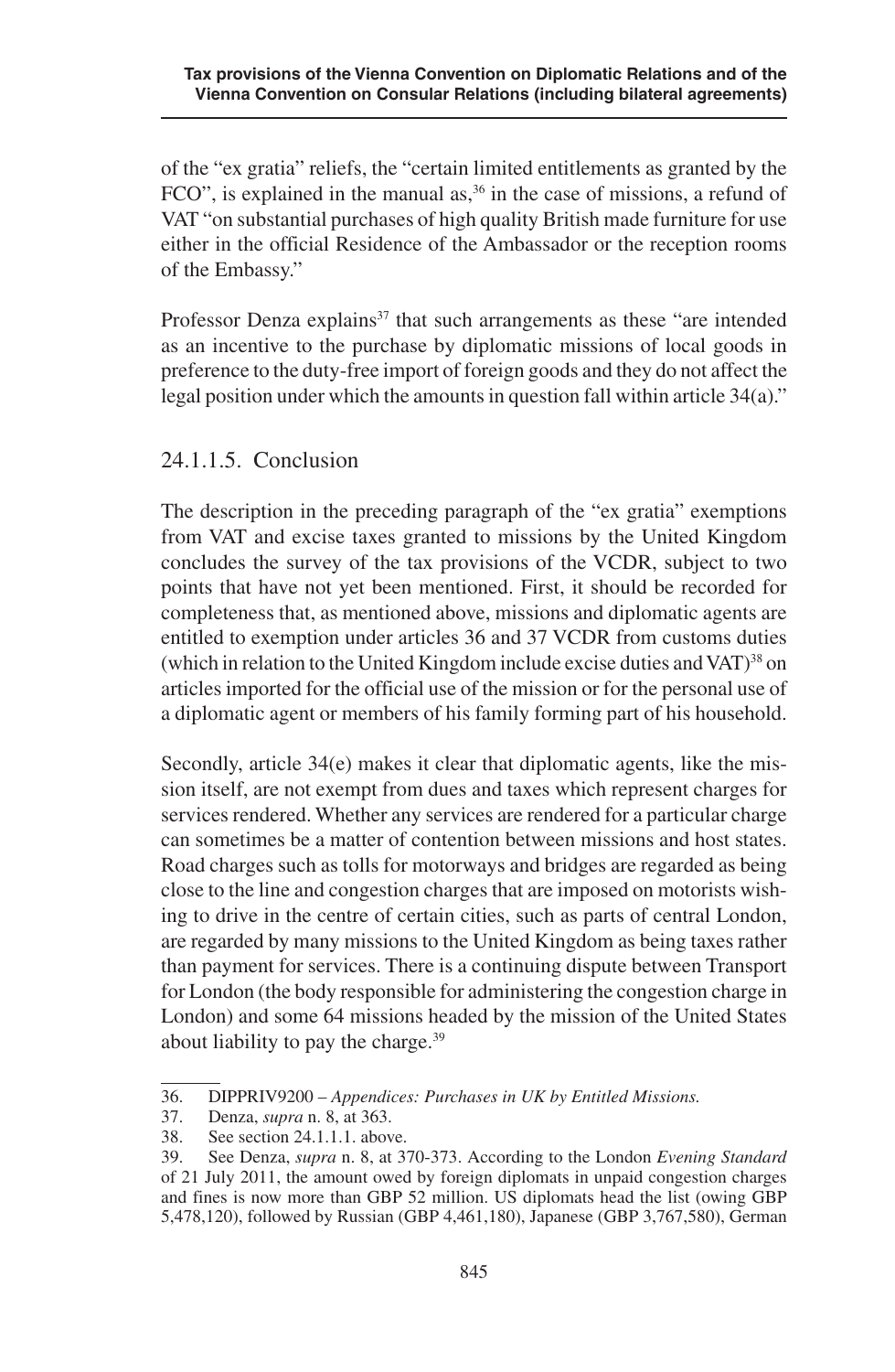### 24.1.2. The Vienna Convention on Consular Relations 1963<sup>40</sup>

### 24.1.2.1. General comments

Effect is given in domestic UK law to the articles of the Vienna Convention on Consular Relations 1963 (VCCR) concerning taxation by the Consular Relations Act 1968 (CRA).<sup>41</sup> The articles in question are contained in chapters II and III of the Convention, namely articles 32, 49, 50, 51 and 66, with exceptions from the privileges an immunities conferred by those articles set out in articles 58 and 71. As in the case of the VCDR, the definitions in article 1 are essential to an understanding of the extent of the privileges and immunities conferred by the remaining articles. The definitions in paragraphs (a) to (j) of the article are relevant to exemptions from taxation.

The effect of article 71 in chapter IV is that consular officers who are nationals of or permanently resident in the receiving State are not entitled to any of the privileges and immunities concerning taxation that are conferred on members of consular posts by the Convention. It is not clear whether the exemptions in article 66 and chapter II that will be considered below are all subject to this overriding rule but presumably they are. It is therefore necessary to be clear who are "nationals of the receiving State". In relation to the United Kingdom, section 1(2) of the CRA (as amended by the British Nationality Act 1981<sup>42</sup> and the Hong Kong (British Nationality) Order 1986)43 requires "national of the receiving State" to be construed as having a similar meaning to that given by the Diplomatic Privileges Act 1964 (i.e. a citizen of the United Kingdom and colonies).44 It also includes a person who is a British subject under the British Nationality Act 1981 or a British protected person within the meaning of that Act. Accordingly, and in contrast to the privileges and immunities in relation to taxation conferred by the VCDR, no such person may benefit from such privileges and immunities contained in the VCCR.

Article 66 in chapter III makes it clear that the only exemption from taxation that an honorary consular officer has is exemption from all dues and taxes on

<sup>(</sup>GBP 3,522,730) and Nigerian diplomats (GBP 2,788,950). US diplomats stopped paying in July 2006 when the charge was raised from GBP 5.00 to GBP 8.00 per day. The charge is now GBP 10.00 per day.

<sup>40.</sup> *Vienna Convention on Consular Relations* (24 Apr. 1963) United Nations *Treaty Series* Vol. 596, p. 261 [hereinafter VCCR].

<sup>41.</sup> 1968 ch. 18; sec. 1 and sch. 1.

<sup>42.</sup> 1981 ch. 61, sec. 52(6), sch. 7.

<sup>43.</sup> S.I. 1986/948, art. 8, sch.

<sup>44.</sup> But see *supra* n. 5.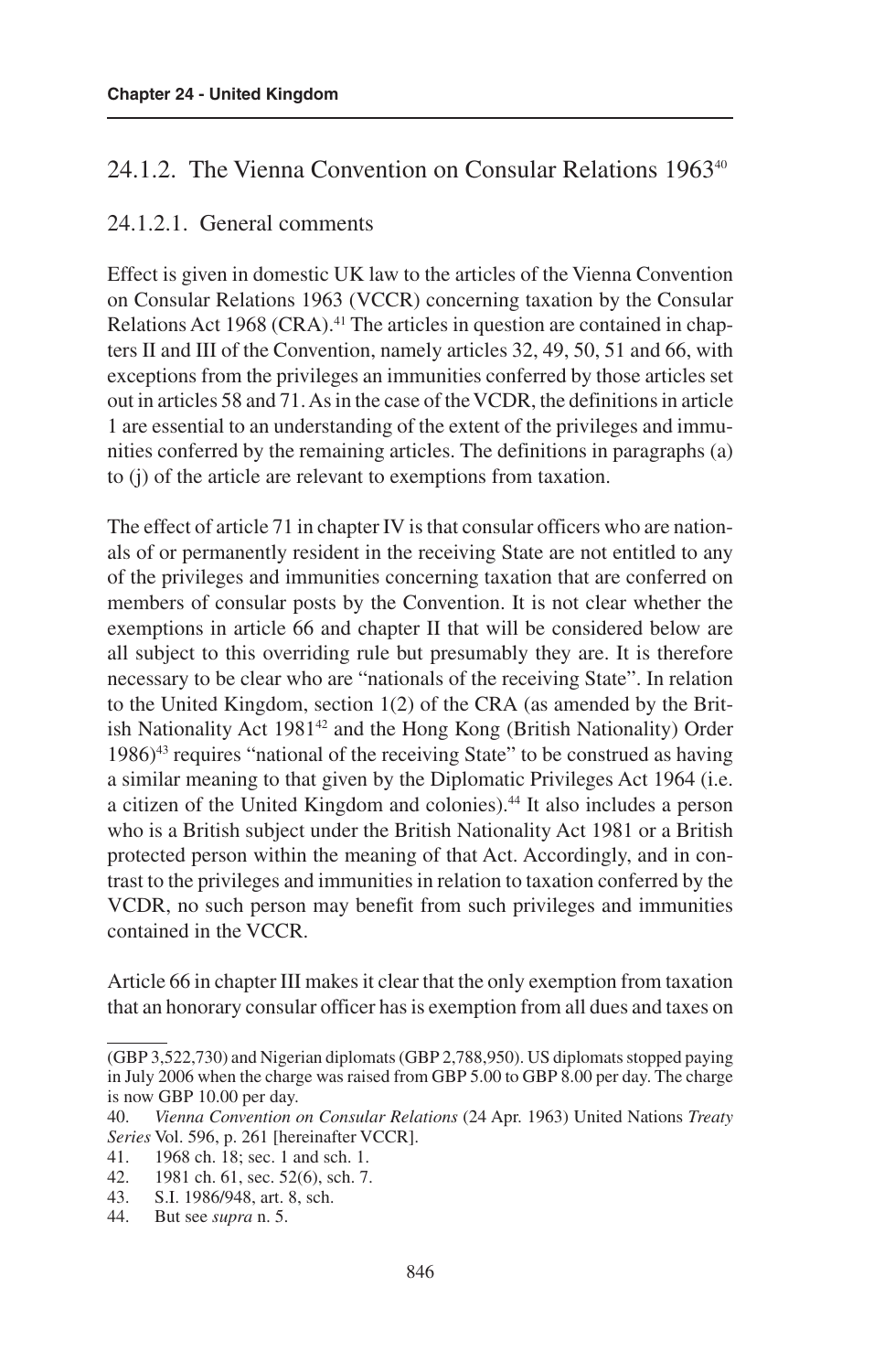the remuneration and emoluments which he receives from the sending state in respect of the exercise of consular functions. No privileges or immunities granted by chapter II are accorded to members of the family of an honorary consular officer or of a consular employee at a consular post headed by an honorary consular officer (article 58(3)).

There are also specific provisions of United Kingdom domestic tax legislation, currently re-enacted in sections 300 and 301 of the Income Tax (Earnings and Pensions) Act 2003 (ITEPA),<sup>45</sup> that provide exemptions for a consul (defined as being a consul-general, consul, vice-consul or consular agent) in the service of a foreign state and an official agent (defined as meaning a person who is not a consul but is employed on the staff of a consulate or official department or agency of a foreign state) from income tax in respect of income arising from his office or employment as such. The exemption in the case of an official agent is conditional on the employee being neither a Commonwealth citizen nor a citizen of the Republic of Ireland.

### 24.1.2.2. Article 32

There are minor differences of wording in article 32 compared with article 23 of the VCDR but these do not affect the extent of either the exemption or the exceptions from the exemption contained in the article. The exemption is conferred on the consular premises and the residence of the career head of consular post, rather than on the sending state and the head of the mission personally, and so the dues and taxes concerned are limited to those charged directly on the premises. However, it is doubtful whether any difference in effect was intended and it is suggested that, in the United Kingdom at least, there will be little difference in practice. Technically, non-domestic rates are charged on the "occupier" of business premises and stamp duty land tax is charged on the "purchaser" or "lessee"; but the HMRC guidance manual<sup>46</sup> on SDLT treats the exemptions in both articles as having identical effect.

### 24.1.2.3. Article 40

Article 40 is a slightly more elaborate version of the exemption in article 28 of the VCDR in that it includes receipts for fees and charges in the exemption

<sup>45.</sup> 2003 ch. 1. The same exemptions were previously provided by Income and Corporation Taxes Act 1988 (ch. 1), secs. 321 and 322, which itself consolidated earlier legislation having the same effect.

<sup>46.</sup> SDLTM20500 – *Reliefs.*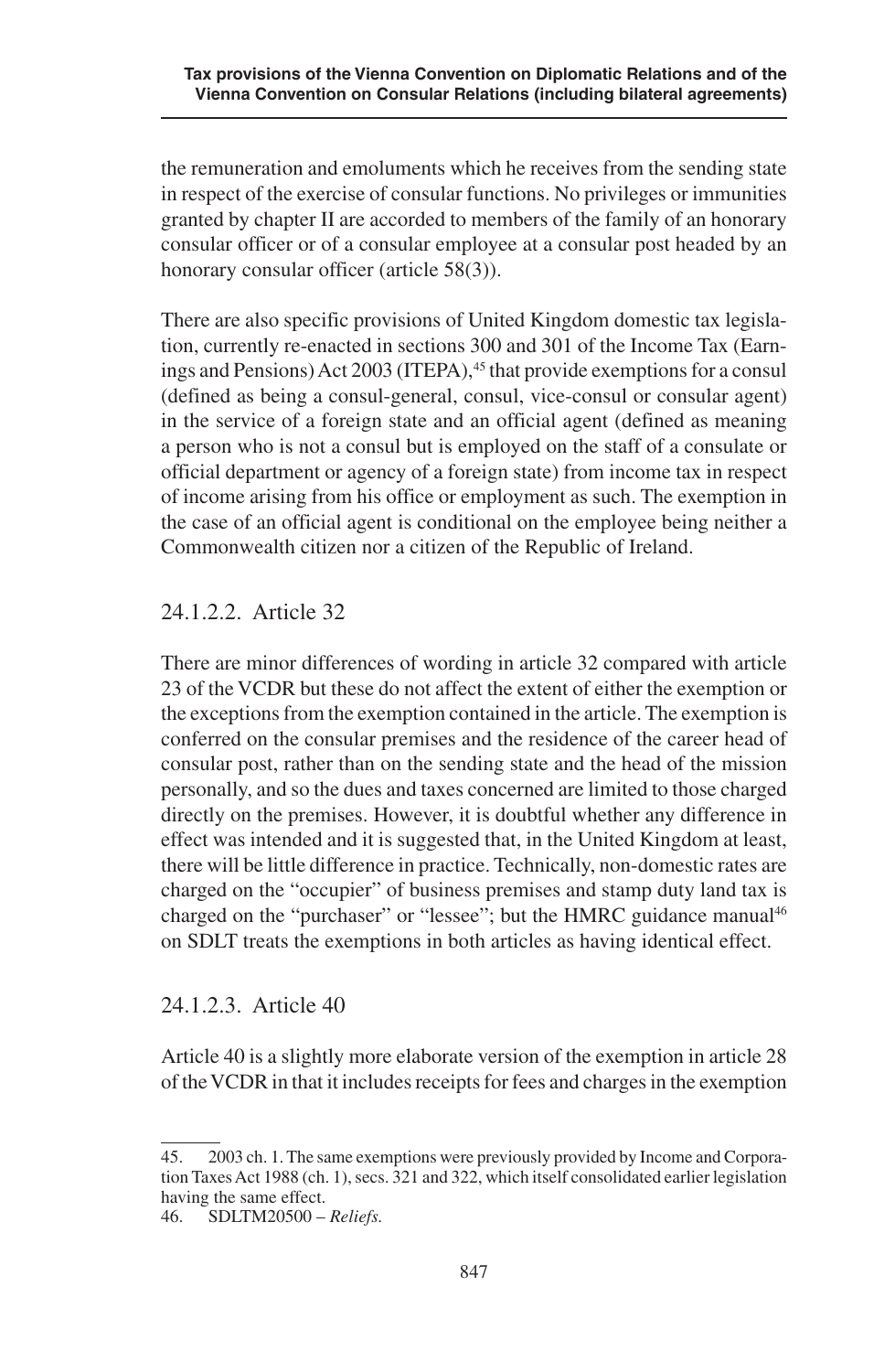as well as the fees and charges themselves. However, the effect in the United Kingdom is no different, as it has no dues or taxes on receipts.

#### 24.1.2.4. Articles 49, 51 and 57(2)

#### 24.1.2.4.1. *Beneficiaries of the provisions*

The most extensive exemptions conferred by the VCCR are conferred by article 49(1) on consular officers and members of the administrative and technical staff of a consular post and their families. Subject to the exceptions in that article, such staff and their families are exempt from all dues and taxes, while service staff are only exempt from dues and taxes on their employment income under article 49(2). However, the width of the exemption in article 49(1) may be more apparent than real when the exceptions set out in paragraphs (a) to (f) are taken into consideration.

Article 51, which provides exemption from estate, succession and inheritance duties, and duties on transfers, applies to the estates of all members of the staff of a consular post. The ambiguity in the similarly worded article  $39(4)$  of the VCDR<sup>47</sup> does not arise in relation to article 51, because article 71 makes it clear that none of the exemptions in chapter II apply to consular officers and members of the staff who are nationals of, or permanently resident in, the receiving state, unless that state grants them such exemptions.

Article 57(2) should also be noted as it provides that privileges and immunities provided in chapter II are not accorded to consular employees and their families who carry on private gainful occupations in the receiving state.

#### 24.1.2.4.2. *Scope of the exemptions – Direct taxes*

As in the case of article 34 of the VCDR, the UK taxes from which exemption is given in principle by the opening words of the third sentence of article 49(1) of the VCCR are the direct taxes (income tax, capital gains tax and inheritance tax) and the indirect taxes (stamp duty land tax, stamp duties, value added tax and excise duties). Paragraphs (a) to (f) in that sentence, which limit the scope of the exemptions in article 49(1) are *mutatis mutandis* in identical terms to the equivalent paragraphs in article 34, save only for the addition of a reference to capital gains in paragraph  $(d)$ .<sup>48</sup>

<sup>47.</sup> See 24.1.1.4.1. above.

<sup>48.</sup> No doubt occasioned by the introduction of capital gains tax in the United Kingdom as a separate tax by Finance Act 1965 (ch.25 ) Part III.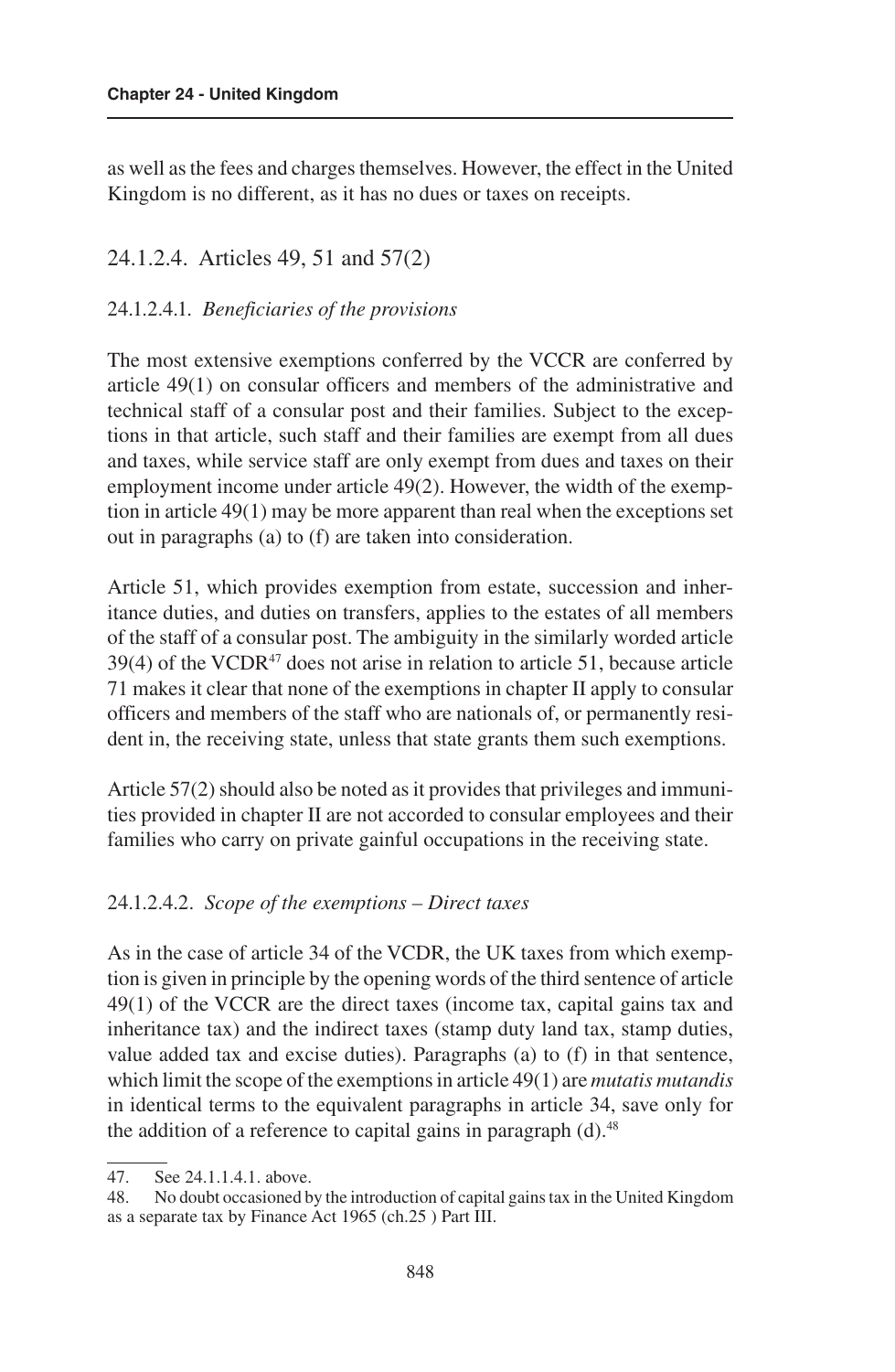So far as the direct taxes are concerned, the HMRC guidance manual states<sup>49</sup> that,

[T]he income tax exemptions due to foreign consuls and their staffs apply to

- the official emoluments of career consular officers, honorary consular officers, consular employees and members of the service staff employed in the domestic service of the consular post
- private income from outside the United Kingdom of career consular officers, consular employees in the administrative or technical service of the consular post and members of their families.

However, a feature of the VCCR that is not present in the VCDR is that it is explicitly stated in article 49(3) that members of the consular post who employ persons whose wages or salaries are not exempt from income tax in the receiving state must observe the obligations which the laws and regulations of that state impose upon employers concerning the levying of income tax. This is clearly a reference to domestic law administrative requirements for deduction of income tax at source in the case of employment income, such as the Pay As You Earn (PAYE) system in the United Kingdom. A typical example of a situation where PAYE obligations would be imposed by domestic law on a member of a consular post would be when the member employs a private domestic servant.

In relation to capital gains tax, the manual states<sup>50</sup> that, with two exceptions, the exemption applies to chargeable gains made by career consular officers and consular employees employed in the administrative or technical service of the consular post. The first exception (reflecting paragraph (b)) is that exemption does not apply to chargeable gains that arise on the disposal of private immovable property not held on behalf of the sending state for the purposes of the consulate or the residence of the career head of the consular post and the second (reflecting paragraph (d)) is that it does not apply to gains that arise on the disposal of investments in commercial undertakings in the United Kingdom.

In relation to inheritance tax, although paragraph (c) appears to remove from the exemption all estate, succession and inheritance duties levied by the receiving state, the effect of the words "subject to the provisions of paragraph (b) of article 51" is to provide exemption only for movable property the presence of which in the receiving state was due solely to the presence in

<sup>49.</sup> HMRC Relief Instructions Manual RE2301 – *Foreign consuls and their staffs: exemptions from Income Tax.*

<sup>50.</sup> HMRC Relief Instructions Manual RE2302 – *Foreign consuls and their staffs: exemption from capital gains tax.*